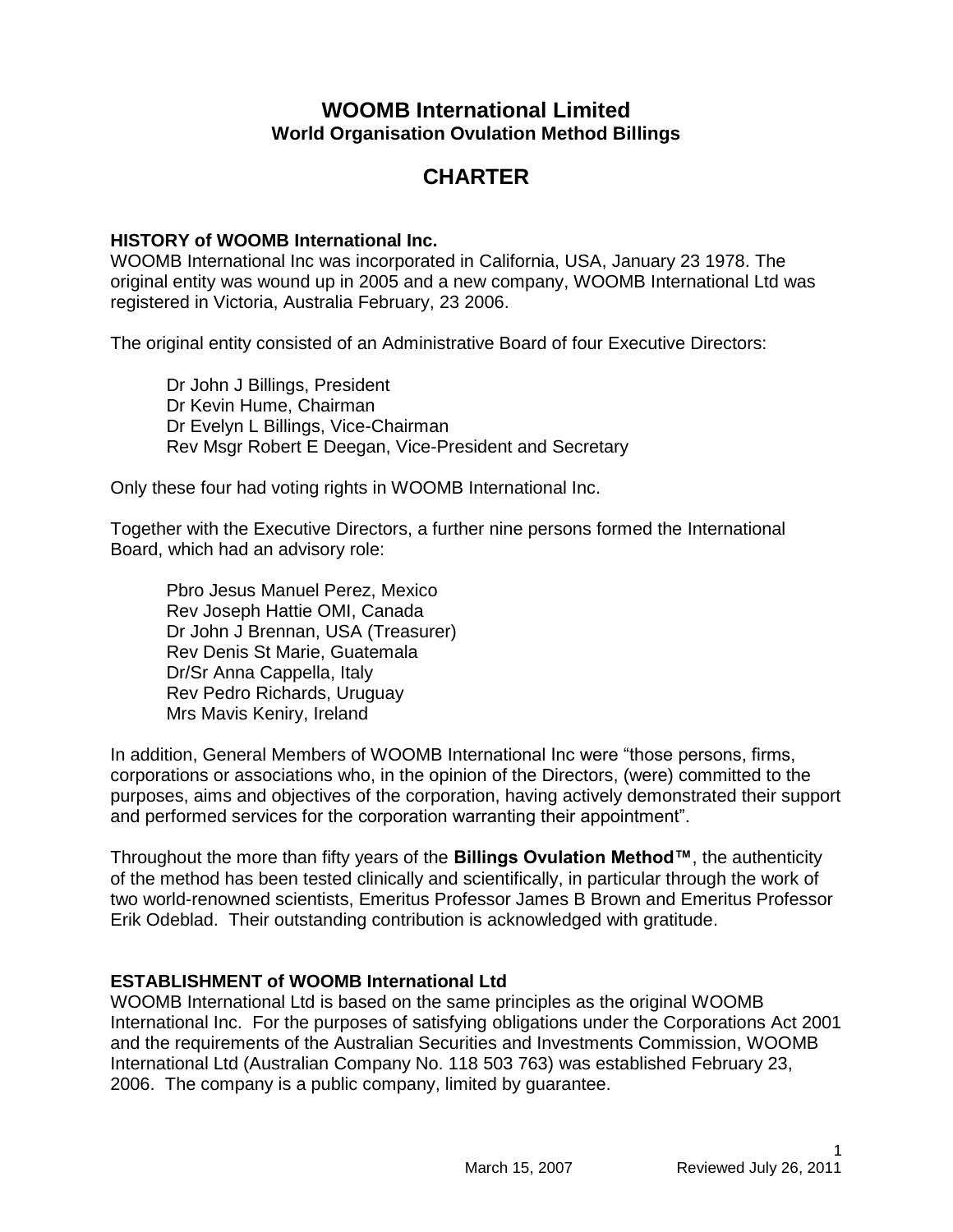## **STATEMENT OF PHILOSOPHY of WOOMB International Ltd**

**Natural Fertility Regulation** is a term which embraces methods of family planning which are based on the timing of sexual intercourse with reference to the physiological manifestations of the fertile and infertile phases of the menstrual cycle, in accordance with the intention of the couple to achieve or avoid pregnancy. It is implicit in the definition of Natural Fertility Regulation that there is no genital contact during the fertile phase of the menstrual cycle, if it is the intention to avoid pregnancy.

**Natural** signifies that medication, the use of appliances, and the use of surgical procedures to obstruct conception are avoided, and that the act of sexual intercourse is complete.

**The Billings Ovulation Method™** is an individual technique of Natural Fertility Regulation in which days of infertility, possible fertility and maximum fertility are defined by the hormonally determined patterns of the cervical mucus and vaginal discharges as observed by the woman.

Natural Fertility Regulation promotes the development of stable, happy, family life based on love and respect between the couple, love and respect for their fertility, and happiness in the intimate expression of the union of their lives in the physical sexual relationship.

Its purpose includes the acceptance of every human life, and a willingness to nurture and to educate the child into responsible citizenship within the community.

It seeks to help those couples who have problems in the regulation of their fertility, either difficulty in begetting children of their own, or difficulty in limiting the size of their family. It develops responsibility in all adult individuals in regard to their duties to themselves, to the family and to society.

Maturity in regard to sexuality causes adult people to exercise the freedom of understanding and directing sexuality in accordance with right reason, the sacredness of the human body and of human relationships and consideration for the welfare of others.

In marriage, responsible sexuality demands the fidelity of husband and wife to each other, which promotes a happy, healthy, satisfying relationship established upon mutual love and the treasuring of the gift of their complementary sexuality.

By virtue of its influence in advancing the happiness and security of family life and by protecting reproductive health, Natural Fertility Regulation makes a valuable contribution to society. Its successful application requires communication, cooperation and generosity between the husband and wife, developing those virtues by which the permanence of the marriage bond is ensured.

This Method finds acceptance in all cultures and religions, including Christianity as expressed in the writings of *Humanae Vitae* (Human Life) and in some of the writings of Islam. It promotes strength and health to the relationship in people of all religions or no religion. It is an expression of the Natural Law as written in all human hearts.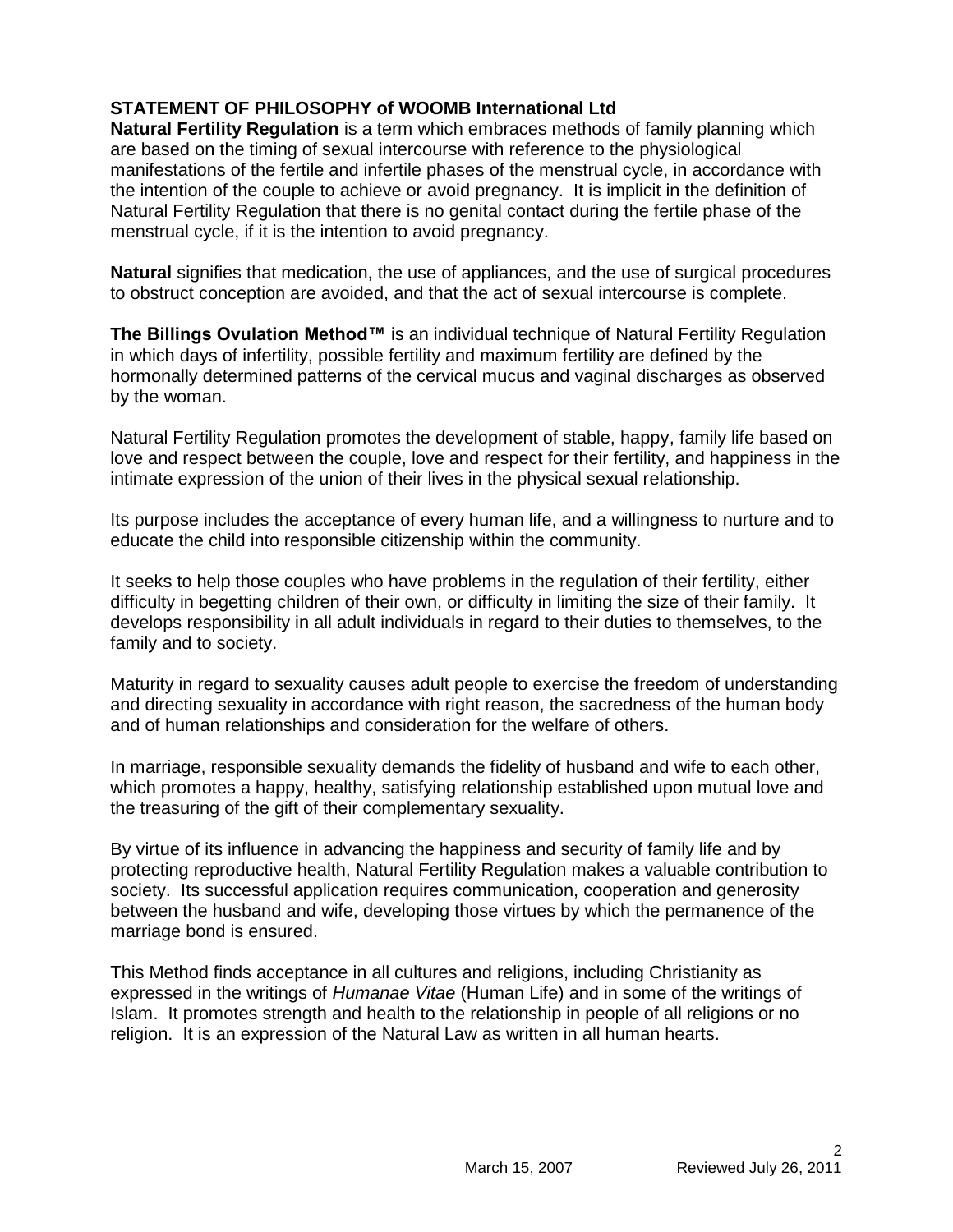## **AIMS and OBJECTS of WOOMB International Ltd**

The Company is established: To promote the authentic Billings Ovulation Method™ in support of couples, the family and society, and to undertake and pursue all such other similar, related or compatible objects as may from time to time be considered appropriate by the Company.

To this end, and in furtherance of the vision and the Aims and Objects of the original WOOMB International Inc, and of the founders of the Billings Ovulation Method™, Drs John and Evelyn Billings:

- a. WOOMB International Ltd, will actively seek to enrich the union between husband and wife for their mutual benefit by giving them knowledge of the Billings Ovulation Method™ that they can use to develop love and fidelity within the marriage.
- b. Through teaching the Billings Ovulation Method™ to men, women and young persons WOOMB International Ltd will encourage parents and future parents to meet their mutual responsibilities to each other and their children by giving them insights which can be used to develop unselfish love.
- c. Knowledge about fertility regulation, using the Billings Ovulation Method™, will be directed at:
	- i) helping couples who wish to have children;
	- ii) helping couples who wish to avoid pregnancy.
	- iii) helping women to understand their fertility and to monitor their reproductive health.
- d. WOOMB International Ltd, through the Billings Ovulation Method™, aims to teach all who seek the information, how to make the observations and interpretations necessary for the identification of fertility, infertility and reproductive health.
- e. WOOMB International Ltd aims to impart to men the knowledge necessary to exercise a supportive and collaborative role in the application of the Billings Ovulation Method™.
- f. WOOMB International Ltd, through information and encouragement, will promote an acceptance of a pregnancy not deliberately planned, so that the child will be welcomed and loved.
- g. WOOMB International Ltd believes that husband and wife have the sole right to determine in conscience the number of children of their marriage.
- h. WOOMB International Ltd aims to encourage ongoing research into the Billings Ovulation Method™, human fertility and reproductive health.

#### **DIRECTORS of WOOMB International Ltd**

The Directors of WOOMB International Ltd, all of whom are members of the Company and have signed the Declaration to Abide by the Charter, form the Executive Board and have voting and signing rights for all matters pursuant to the legal status of the Company.

#### **AFFILIATES of WOOMB International Ltd**

Affiliates of WOOMB International Ltd will be those organisations, associations or corporations that have demonstrated, to the satisfaction of the Directors of the company, commitment to the active teaching of the authentic Billings Ovulation Method™ in their local country or region.